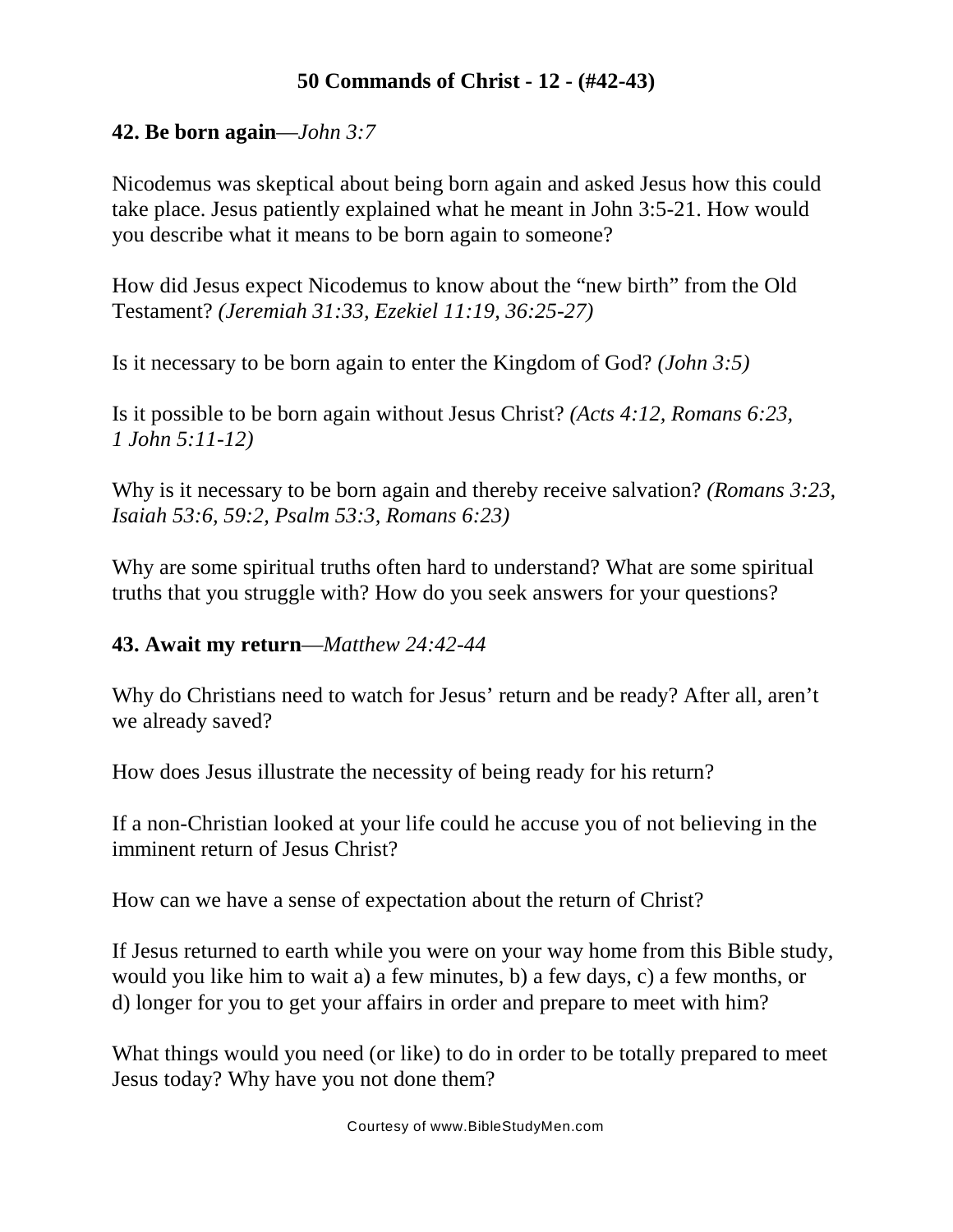## **50 Commands of Christ - 12 - (#42-43) - Leader's Guide**

**42. Be born again**—*John 3:7* - You should not be surprised at my saying, 'You must be born again.'

The concept of being born again (or a new birth) is found several places in the OT.

Jeremiah 31:33 - "This is the covenant I will make with the house of Israel after that time," declares the Lord. "I will put my law in their minds and write it on their hearts. I will be their God.

Ezekiel 11:19 - I will give them an undivided heart and put a new spirit in them; I will remove from them their heart of stone and give them a heart of flesh.

Ezekiel 36:25-27 -  $^{25}$  I will sprinkle clean water on you, and you will be clean; I will cleanse you from all your impurities and from all your idols.  $^{26}$  I will give you a new heart and put a new spirit in you; I will remove from you your heart of stone and give you a heart of flesh.  $27$  And I will put my Spirit in you and move you to follow my decrees and be careful to keep my laws.

Is it necessary to be born again to enter the Kingdom of God? Absolutely, yes.

John 3:5 - Jesus answered, "I tell you the truth, no one can enter the kingdom of God unless he is born of water and the Spirit."

Is it possible to be born again without Jesus Christ? No.

Acts 4:12 - Salvation is found in no one else, for there is no other name under heaven given to men by which we must be saved.

Romans 6:23 - For the wages of sin is death, but the gift of God is eternal life in Christ Jesus our Lord.

1 John 5:11-12 -  $<sup>11</sup>$  And this is the testimony: God has given us eternal life, and</sup> this life is in his Son.  $12$  He who has the Son has life; he who does not have the Son of God does not have life.

Why is it necessary to be born again and thereby receive salvation? a. Because you have sinned.

Romans 3:23 - for all have sinned and fall short of the glory of God

Isaiah 53:6 - We all, like sheep, have gone astray, each of us has turned to his own way; and the LORD has laid on him the iniquity of us all.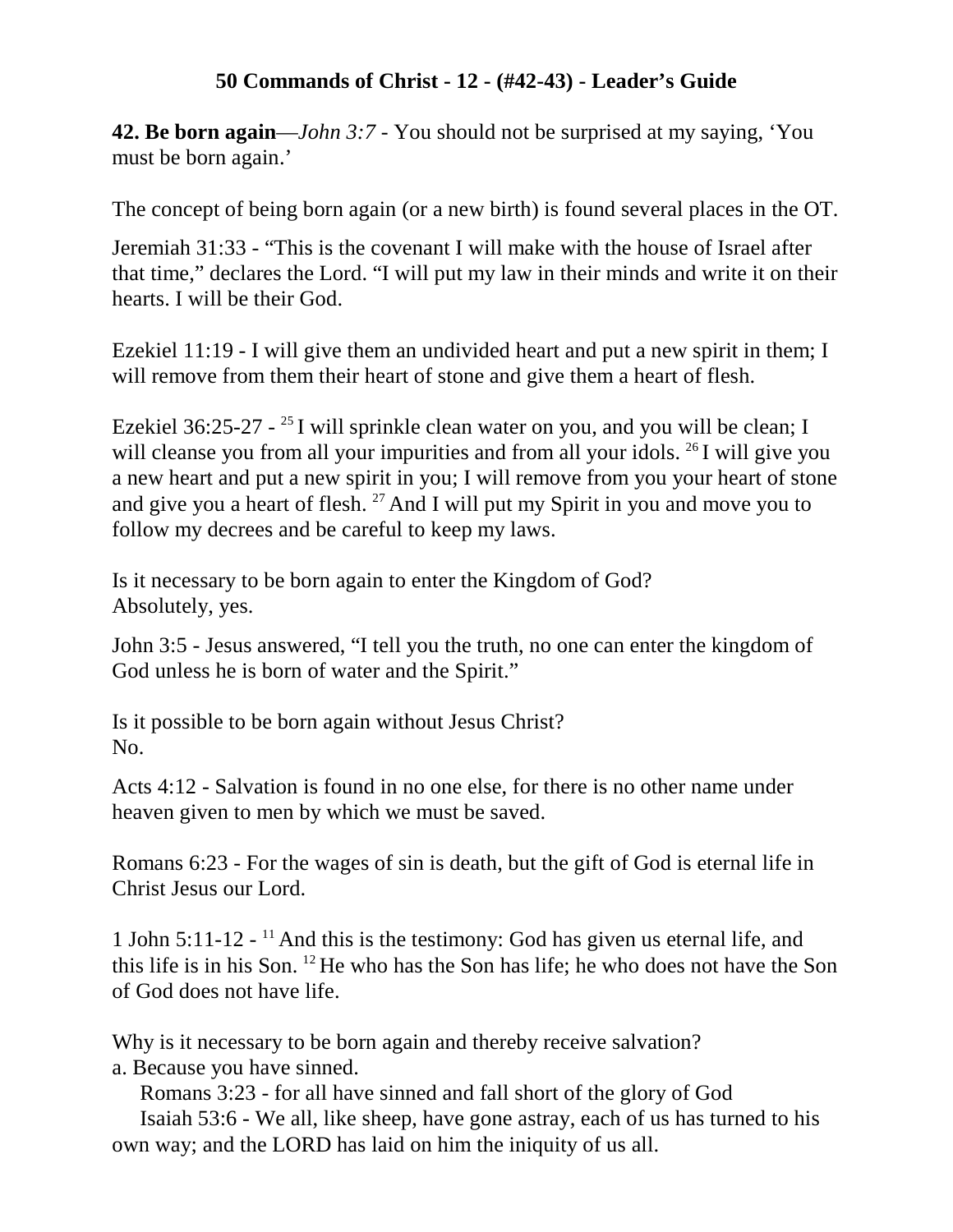b. Because of your lost and fallen condition:

(1) Your sins have separated you from God.

Isaiah 59:2 - But your iniquities have separated you from your God; your sins have hidden his face from you, so that he will not hear.

(2) Mankind is depraved and inclined towards sin.

Psalm 53:3 - Everyone has turned away, they have together become corrupt; there is no one who does good, not even one.

(3) The penalty of your sin.

Romans 6:23 - For the wages of sin is death, but the gift of God is eternal life in Christ Jesus our Lord.

(4) You are spiritually dead.

Ephesians. 2:1 - As for you, you were dead in your transgressions and sins. John 3:36 - Whoever believes in the Son has eternal life, but whoever rejects the Son will not see life, for God's wrath remains on him.

Depending upon your group, you may want to discuss the following from the Salvation seminar were written by the late J. George Cover (misslink.org/born.html) How can a person be born again?

I. God's Part.

(1) Jesus Christ died in your place and for your sins so that you can be forgiven and receive that new life. I Cor. 15:3; Isa. 53:5,6,12; Gal. 3:13; Heb. 2:9; I Pet. 3:18; Heb. 9:28; I Pet. 2:24; Rom. 5:8.

(2) Forgive sins. Heb. 10:16,17; I John 1:9; Isa. 55:7; Isa. 43:25; Isa. 44:22, 1:18.

(3) Give Spiritual Life. Eph. 2:1,5; I John 5:11 13; St. John 3:1-7.

II. Your Part.

(1) Choose to be. Choose the way of Jesus instead of the way of Satan; choose to call on the Lord for salvation. Choose whom you will serve. Josh. 24:15; Rom. 10:13.

(2) Believe on the Lord Jesus Christ, the Son of God. Absolute trust. John 3:16-18; John 8:24; I John 5:10.

(3) Receive Him. John 1:12.

(4) Repent. (Be sorry for your sins - confess them - leave them.) Acts 3:19; Acts 2:38; Luke 13:5.

(5) Confess Christ openly. Rom. 10:9-10.

(6) Be Baptized. Acts 2:38; Mark 16:15; Matt. 28:19.